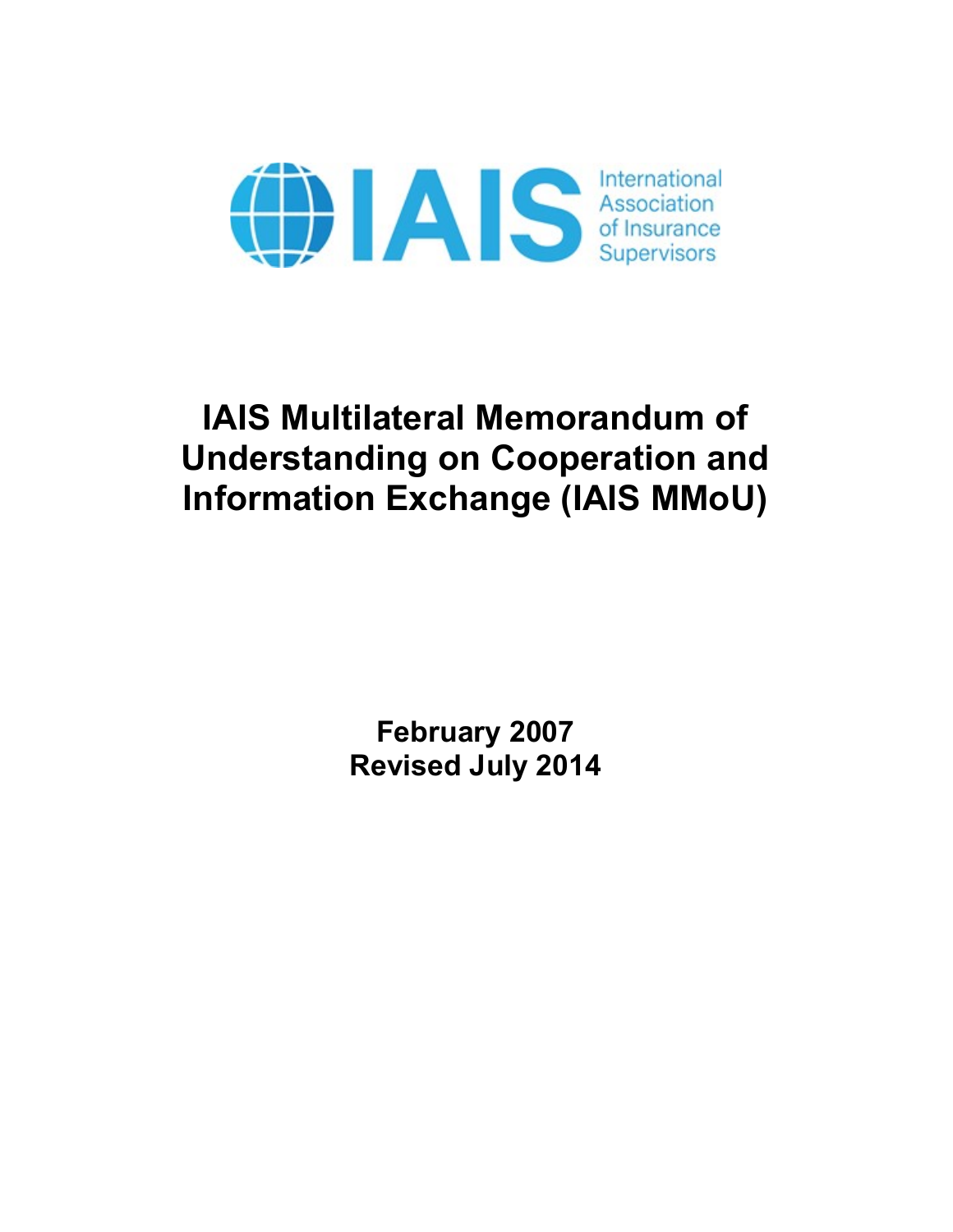This document was prepared by the MMOU Working Group of the Financial Conglomerates Subcommittee in consultation with IAIS Members and Observers.

This publication is available on the IAIS website (www.iaisweb.org).

© International Association of Insurance Supervisors 2007. All rights reserved. Brief excerpts may be reproduced or translated provided the source is stated.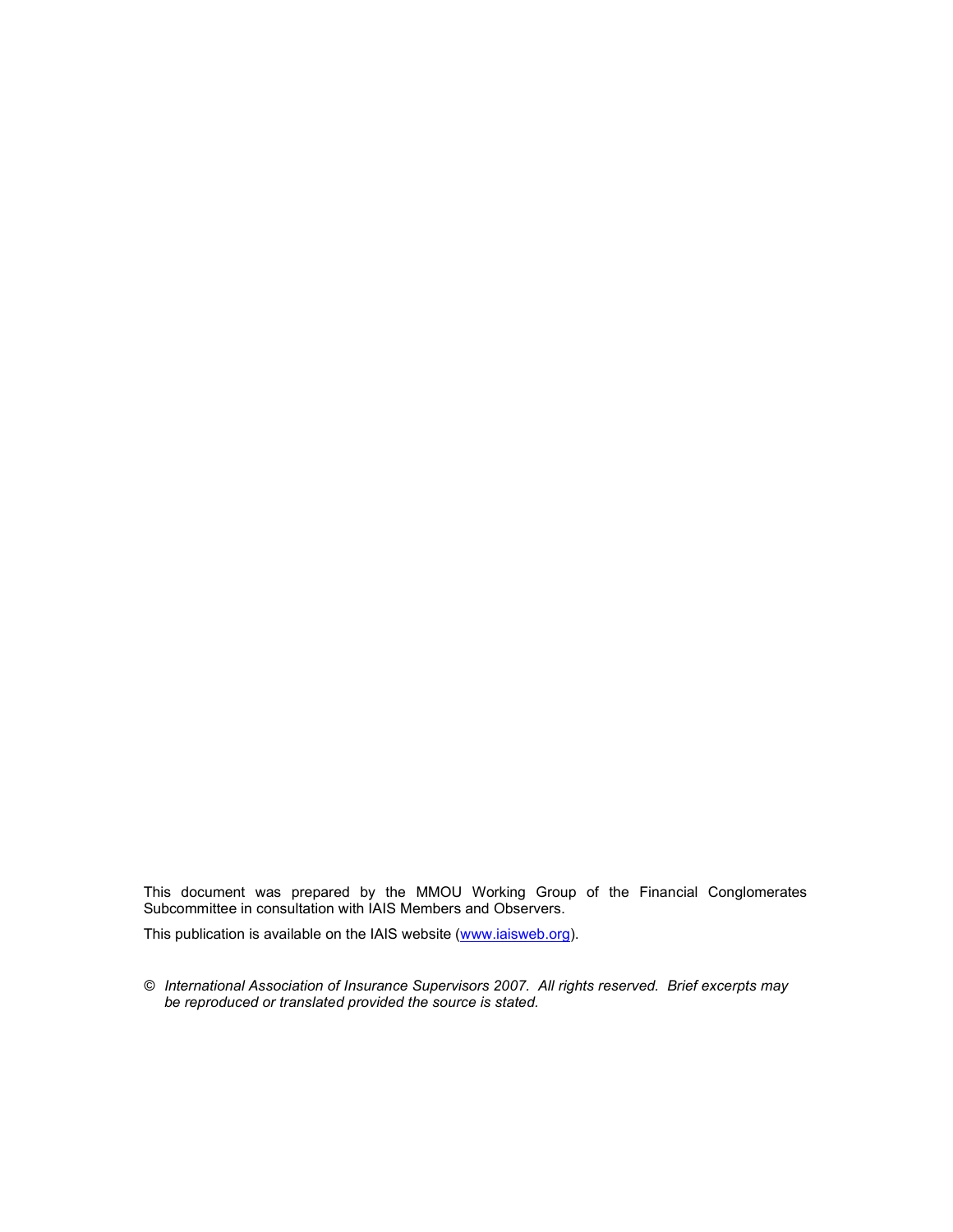#### IAIS Multilateral Memorandum of Understanding on Cooperation and Information Exchange (IAIS MMoU)

#### **Contents**

| Art. 1   |                                                                                                                                 |  |  |  |
|----------|---------------------------------------------------------------------------------------------------------------------------------|--|--|--|
| Art. $2$ |                                                                                                                                 |  |  |  |
| Art. $3$ |                                                                                                                                 |  |  |  |
| Art. $4$ |                                                                                                                                 |  |  |  |
| Art. 5   |                                                                                                                                 |  |  |  |
| Art $6$  |                                                                                                                                 |  |  |  |
| Art. 7   |                                                                                                                                 |  |  |  |
| Art. $8$ |                                                                                                                                 |  |  |  |
| Art. 9   | Participation in the MMoU, competent IAIS bodies, commencement, and                                                             |  |  |  |
| Art. 10  |                                                                                                                                 |  |  |  |
| Annex A: | List of Signatory Authorities to the IAIS Multilateral Memorandum of<br>Understanding on Cooperation and Information Exchange10 |  |  |  |
| Annex B: |                                                                                                                                 |  |  |  |
|          | Confidentiality and Guarantee of Professional Secrecy13<br>A.                                                                   |  |  |  |
|          | Β.                                                                                                                              |  |  |  |
|          | C.                                                                                                                              |  |  |  |
| Annex C: | Application and Accession to the IAIS Multilateral Memorandum of                                                                |  |  |  |
|          | Application to become a Signatory Authority to the MMoU16<br>А.                                                                 |  |  |  |
|          | В.                                                                                                                              |  |  |  |
|          | $C_{\cdot}$                                                                                                                     |  |  |  |
|          | D.                                                                                                                              |  |  |  |
| Annex D: |                                                                                                                                 |  |  |  |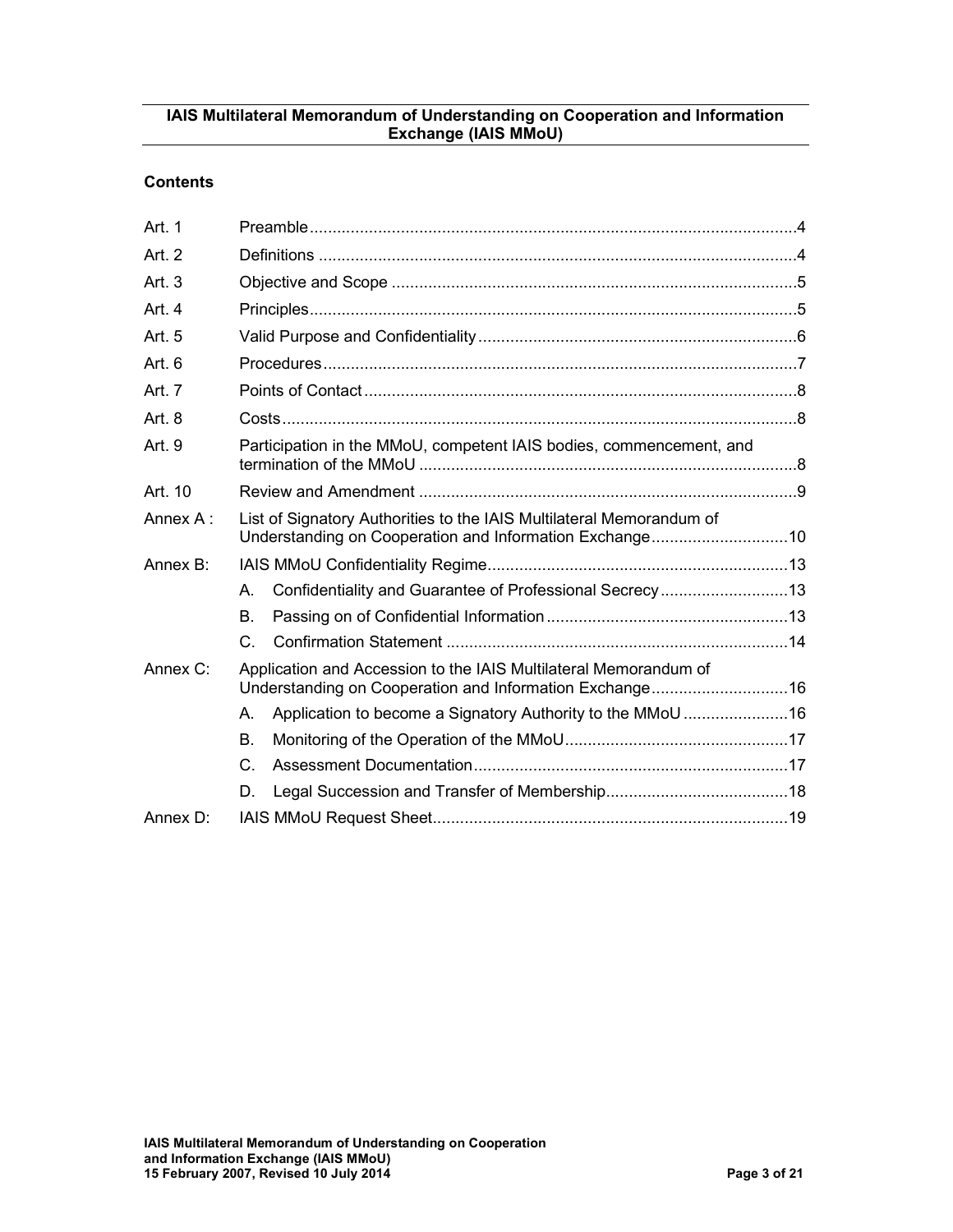## Art. 1 Preamble

With the increasing integration of financial markets and the growing number of internationally active insurance companies there is an increased need for mutual cooperation and information exchange between insurance industry supervisors;

The Signatory Authorities to this Multilateral Memorandum of Understanding (MMoU) on cooperation and information exchange have reached the understanding in this memorandum recognising that:

- practical arrangements concerning cross-border cooperation and information exchange are essential not only in crisis situations, but also in insurance industry supervisors' dayto-day business, especially given their significant role in preserving financial stability;
- the ability to share information and provide assistance requires a high standard of confidentiality protection; and
- it is important to acknowledge and emphasise observance of the IAIS Insurance Core Principles (ICPs).

## Art. 2 Definitions

For the purposes of this MMoU:

1. "Signatory Authority" means any insurance industry supervisor who is an IAIS member or is represented by an IAIS member<sup>1</sup> and – following a successful qualification procedure – has acceded to this MMoU by its signature. All Signatory Authorities are listed in Annex A.

2. "Requesting Authority" means the authority making a request under this MMoU.

3. "Requested Authority" means the authority to whom a request is made under this MMoU.

4. "Insurance Company" means insurer, reinsurer and (re)insurance group or a part thereof.

5. "Regulated Entity" means any company or other person engaged in insurance activities subject to the supervision of a Signatory Authority or applying for a license to provide such services.

6. "Person" means a natural person, legal entity, partnership or unincorporated association.

7. "Applicable Law" means any laws, regulation or requirement applicable in the jurisdictions of Signatory Authorities relevant to insurance supervision.

8. "Confidential Information" means any information regarded as confidential by the domestic Applicable Law in the jurisdictions of Signatory Authorities.

<sup>&</sup>lt;sup>1</sup> Reference is made to Art. 6 No. 2 b) of the IAIS By-Laws

IAIS Multilateral Memorandum of Understanding on Cooperation and Information Exchange (IAIS MMoU) 15 February 2007, Revised 10 July 2014 **Page 4 of 21** Page 4 of 21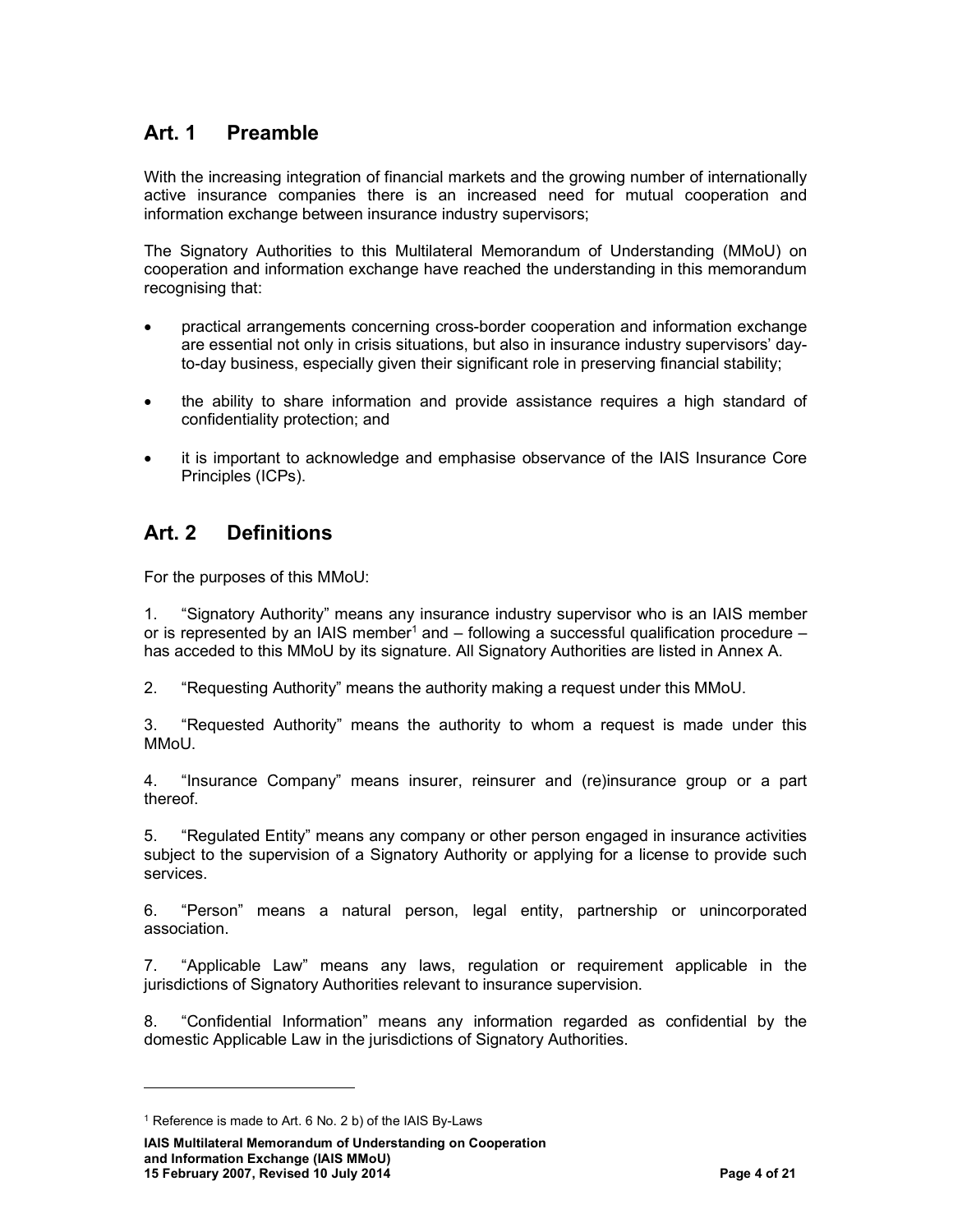# Art. 3 Objective and Scope

1. The objective of this MMoU is to establish a formal basis for cooperation and information exchange between the Signatory Authorities regarding the supervision of Insurance Companies where cross-border aspects arise.

2. It includes requesting and providing information on operations of Insurance Companies supervised by all Signatory Authorities having a legitimate interest.

3. This MMoU shall cover all issues related to the supervision of Insurance Companies such as licensing, ongoing supervision and winding-up processes (where necessary).

4. Beyond the licensing, ongoing supervision and winding-up of Insurance Companies, this MMoU shall also be applicable to the supervision of other Regulated Entities such as insurance intermediaries, and to AML /  $CFT<sup>2</sup>$  matters, in such cases where the Requesting and Requested Authority have those responsibilities.

5. The provisions of this MMoU are not intended to create any legally binding obligations or to modify or supersede any jurisdictional law. Nor does this MMoU create any directly or indirectly enforceable rights.

6. This MMoU does not affect any provisions under other multilateral or bilateral agreements.

7. This MMoU does not affect the freedom of Signatory Authorities to cooperate and exchange information on an informal basis or beyond the scope of this MMoU.

## Art. 4 Principles

1. The Signatory Authorities acknowledge their ability to obtain and provide information and agree on the need to enhance their cooperation and exchange of information on crossborder aspects to carry out their supervisory responsibilities.

2. Subject to domestic Applicable Law, the Signatory Authorities under this MMoU will provide each other with the fullest assistance possible consistent with their regulatory functions. They will consider requests from one another seriously and reply without undue delay.

3. Signatory Authorities rely on each other's compliance with the strict confidentiality regime as set out in Art. 5 and Annex B which each of them has confirmed and evidenced before acceding to the MMoU.

4. Signatory Authorities agree that any passing on to third parties of Confidential Information received under this MMoU will require prior explicit consent from the Requested Authority.

5. Where Confidential Information is involved, the Requested Authority shall make its own judgement and decide in its sole discretion whether or not to disclose Confidential Information on a case-by-case basis.

<sup>2</sup> Anti Money Laundering and Combating the Financing of Terrorism

IAIS Multilateral Memorandum of Understanding on Cooperation and Information Exchange (IAIS MMoU) 15 February 2007, Revised 10 July 2014 **Page 10** and 21 and 21 and 21 and 21 and 21 and 21 and 21 and 21 and 21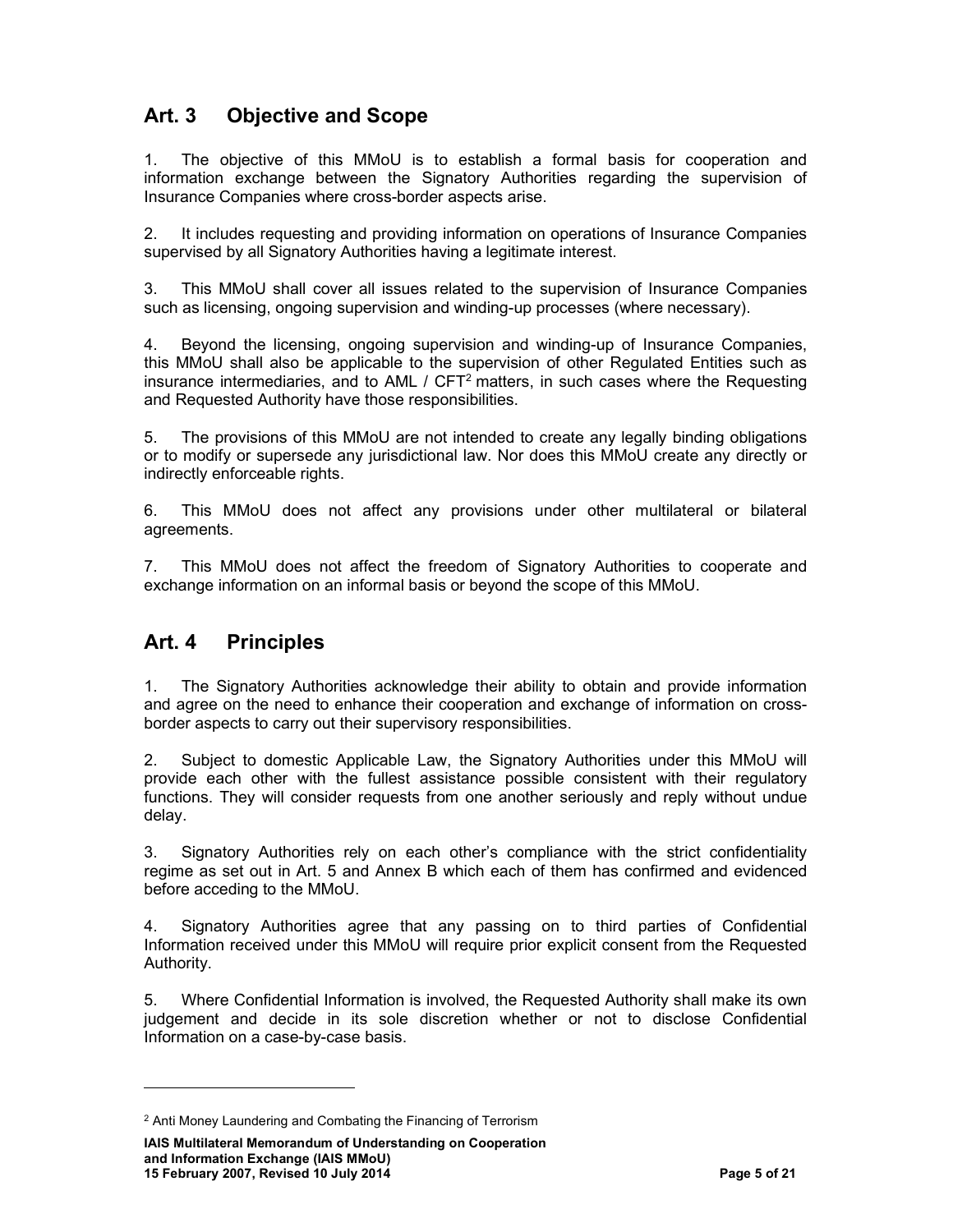6. Signatory Authorities will only make requests under this MMoU where they have a legitimate interest in information about Regulated Entities. Requests shall be addressed primarily to the Supervisory Authority with the greatest measure of regulatory responsibility for the Regulated Entity.

7. Signatory Authorities may provide information, including Confidential Information, on their own initiative subject to the Confidentiality Regime of this MMoU.

# Art. 5 Valid Purpose and Confidentiality

1. It is a valid purpose under this MMoU for a Requesting Authority to seek information relevant to its lawful supervision of a Regulated Entity which is subject to the supervision and responsibilities of the Requested Authority.

2. It is not a valid purpose under this MMoU for a Requesting Authority to seek information on individuals unless the request is related to the fulfilment of supervisory functions.

3. The existence and content of any request for information made under this MMoU will be treated as confidential by both the Requested and the Requesting Authorities unless both Authorities agree otherwise.

4. Any Confidential Information exchanged belongs to, and will remain the property of, the Requested Authority. It shall be subject to professional secrecy rules at least equivalent to the confidentiality regime outlined in Annex B.

5. The Requested Authority will decide according to its domestic Applicable Law whether or not information requested and provided under this MMoU qualifies as confidential.

6. The Requesting Authority will use Confidential Information received under this MMoU only for the purposes specified in the request.

7. The Requesting Authority will take all actions necessary to preserve, protect and maintain the confidentiality of information received from a Requested Authority.

8. The Requesting Authority will restrict access to Confidential Information received from a Requested Authority to those persons working for the Requesting Authority or acting on its behalf who:

- a. are subject to the Requesting Authority's professional secrecy requirements;
- b. are under its direct supervision and control; and
- c. have a need for such information that is consistent with, and directly related to, the purposes for which the information was requested.

9. Where it becomes necessary for a Requesting Authority to share Confidential Information provided under this MMoU with other local, regional, state, federal or international law enforcement or regulatory officials who have authority over the Regulated Entity, the Requesting Authority shall:

- a. notify the Requested Authority promptly;
- b. obtain prior consent; and
- c. prior to passing on the information, ensure that each recipient agrees to maintain the confidential status of the information provided and has the legal authority to do so.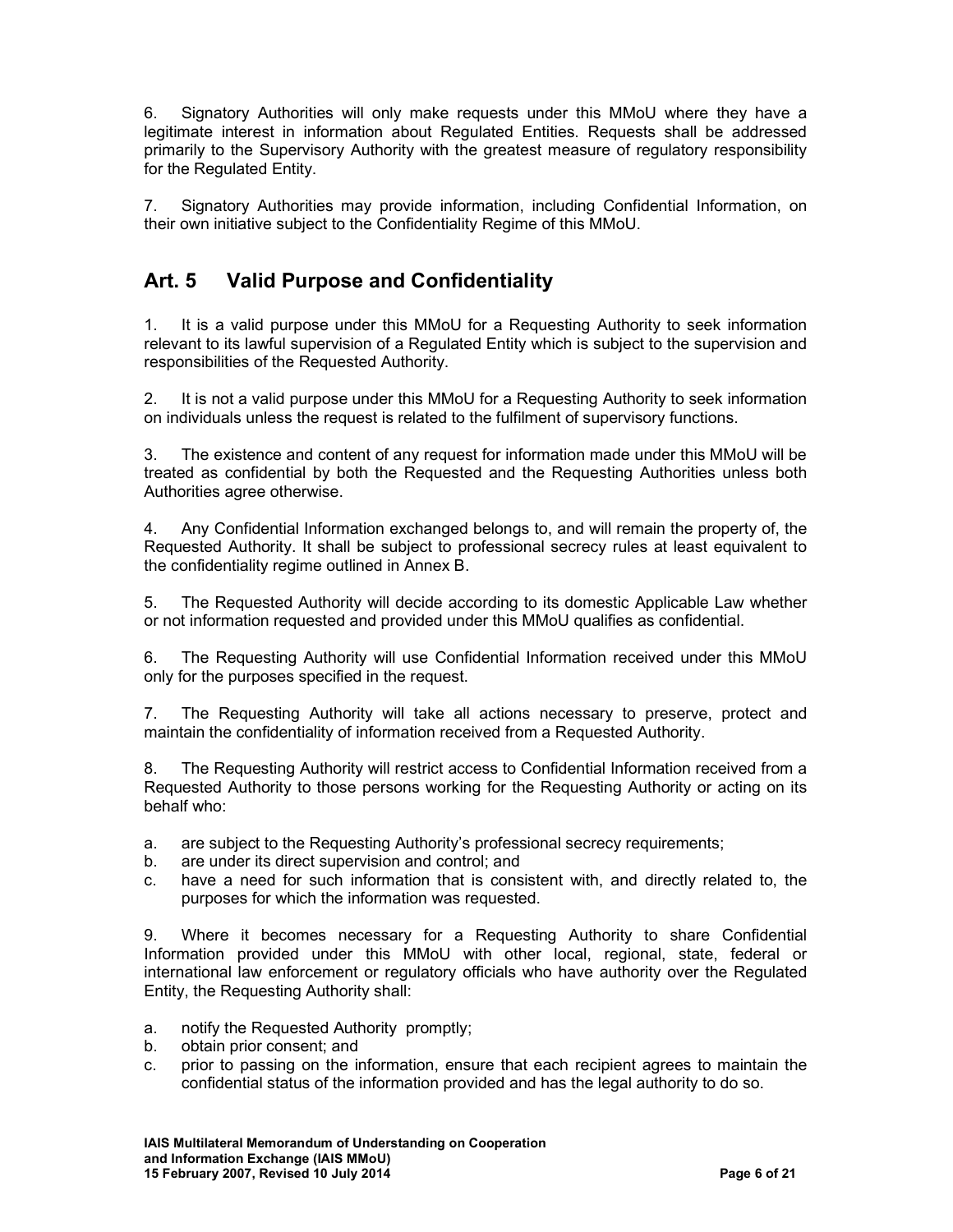10. Where Confidential Information provided under this MMoU is subject to a legally enforceable request in the jurisdiction of the Requesting Authority, the Requesting Authority will notify the Requested Authority prior to complying with such demand. Where consent to passing on is not given, the Requesting Authority will use all reasonable legal means to resist such a demand or protect the confidentiality of the information.

11. Such legal means include asserting such appropriate legal exemptions or legal privileges with respect to that information as may be available and affording the Requested Authority the opportunity to take whatever action it deems appropriate to preserve, protect and maintain the confidential nature of the information provided. This includes consenting to any application by the Requested Authority to intervene in any action to preserve the confidentiality of Requested Authority Confidential Information.

## Art. 6 Procedures

1. To facilitate an appropriate and timely response, any request made under this MMoU shall be made in writing and preferably through the use of the Request Sheet in Annex D covering at least the following elements:

- a. the Signatory Authorities involved, the field of supervision concerned and the purpose for which the information is sought;
- b. details of the request comprising information on the person or entity concerned, such as a description of the facts underlying the request, specific questions to be asked and an indication of any sensitivity about the request;
- c. a statement as to whether details provided by the Requesting Authority should be confirmed or verified and if so what kind of confirmation or verification is sought; and
- d. a statement on whether, to whom and for what reasons Confidential Information is likely to be passed on.

2. The Requested Authority will confirm the receipt of the request. It may require further details in accordance with its domestic Applicable Law.

3. The Requested Authority will assess each request on a case-by-case basis. In deciding whether and to what extent to fulfil a request, the Requested Authority may take into account:

- a. whether the request conforms with this MMoU;
- b. whether compliance with the request would be so burdensome as to disrupt the proper performance of the Requested Authority's functions;
- c. whether it would be otherwise contrary to the essential interest of the Requested Authority's jurisdiction to provide the information requested;
- d. any other matters specified by the domestic Applicable Law of the Requested Authority's jurisdiction (in particular those relating to confidentiality and professional secrecy, data protection and privacy, and procedural fairness); and
- e. whether complying with the request may otherwise be prejudicial to the performance by the Requested Authority of its functions.

4. Where the Requested Authority cannot entirely fulfil the request it will cooperate with and assist the Requesting Authority to the extent possible.

5. For urgent cases in which the use of the prescribed form is not appropriate, a request can be presented orally subject to written confirmation within 10 business days.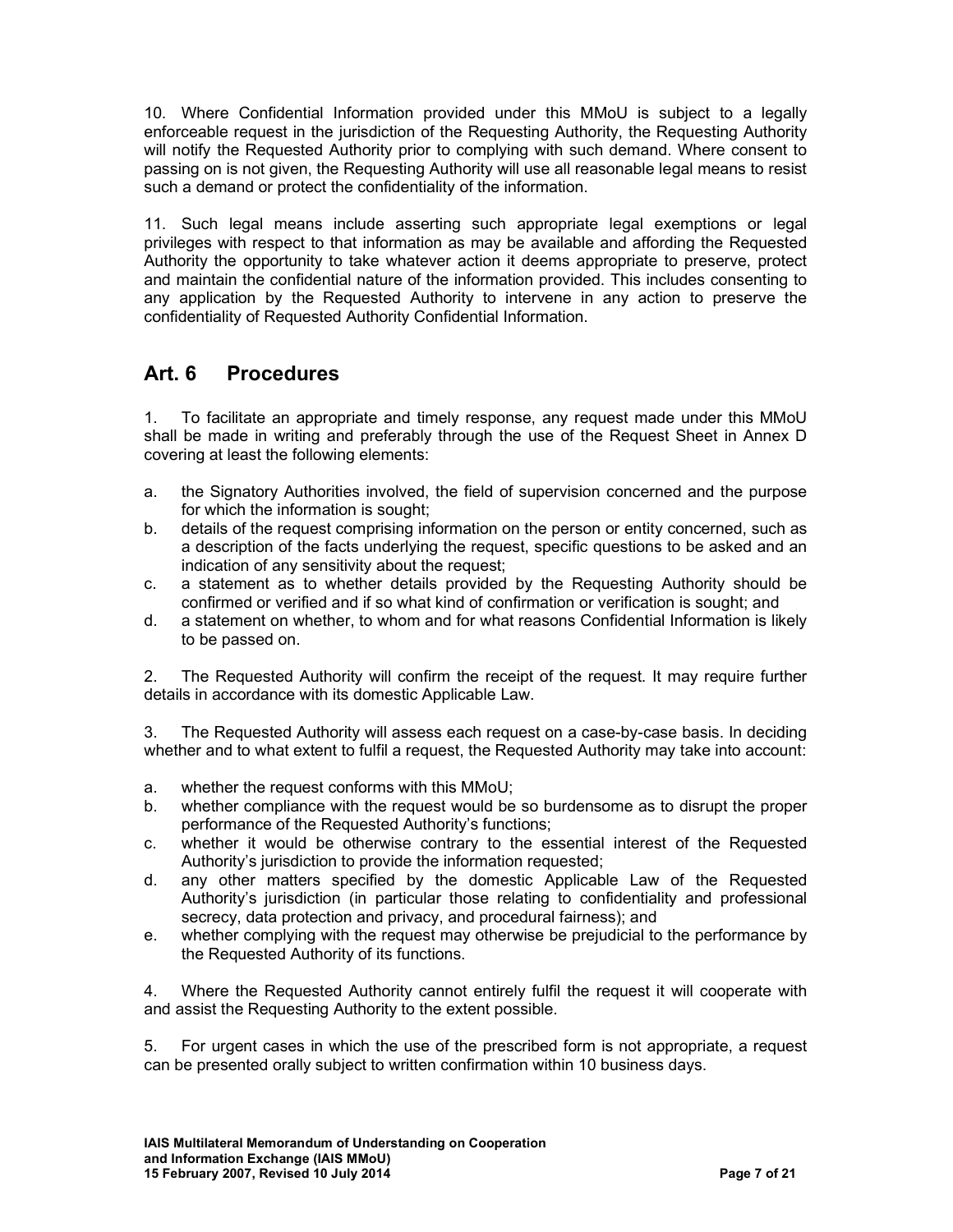# Art. 7 Points of Contact

1. To facilitate cooperation and information exchange under this MMoU, the Signatory Authorities hereby designate principal points of contact which shall be kept in a list on the IAIS website.

2. All communications between the Requesting and Requested Authorities shall take place between the relevant points of contact unless agreed otherwise in a particular case.

3. The Signatory Authorities will notify the IAIS Secretariat promptly of changes with regard to the principal point of contact. The IAIS Secretariat will update the points of contact list on a regular basis.

## Art. 8 Costs

If the costs of fulfilling a request are likely to be substantial, the Requested Authority may, as a condition of agreeing to provide assistance under this MMoU, require the Requesting Authority to make a contribution to costs.

## Art. 9 Participation in the MMoU, competent IAIS bodies, commencement, and termination of the MMoU

1. Participation in this MMoU is open to any insurance industry supervisor which is an IAIS member or is represented by an IAIS member<sup>3</sup>. All Signatory Authorities must have fulfilled all accession requirements as defined in detail in Annex C.

2. The IAIS Implementation Committee shall be the competent body within the IAIS structure for the implementation and monitoring of the processes and smooth functioning of this MMoU as outlined in Annex C.

3. This MMoU will take effect once it has been officially signed by at least three Supervisory Authorities. It will continue to have effect until there are fewer than two Signatory Authorities.

4. Any Signatory Authority may retire from its participation in this MMoU at any time by giving at least 30 days prior notice to the IAIS Secretariat which shall inform all other Signatory Authorities without undue delay.

5. Signatory Authorities will cooperate and exchange information according to this MMoU during the 30 days notice period until the actual retirement / termination date.

6. Termination or retirement by any Signatory Authority will not in any way affect:

- a. the rights or obligations of any Signatory Authority with respect to Confidential Information previously received or provided under this MMoU,
- b. any privileges associated with such information.

IAIS Multilateral Memorandum of Understanding on Cooperation and Information Exchange (IAIS MMoU) 15 February 2007, Revised 10 July 2014 **Page 8 of 21 Page 8 of 21** 

<sup>3</sup> Reference is made to Art. 6 No. 2 b) of the IAIS By-Laws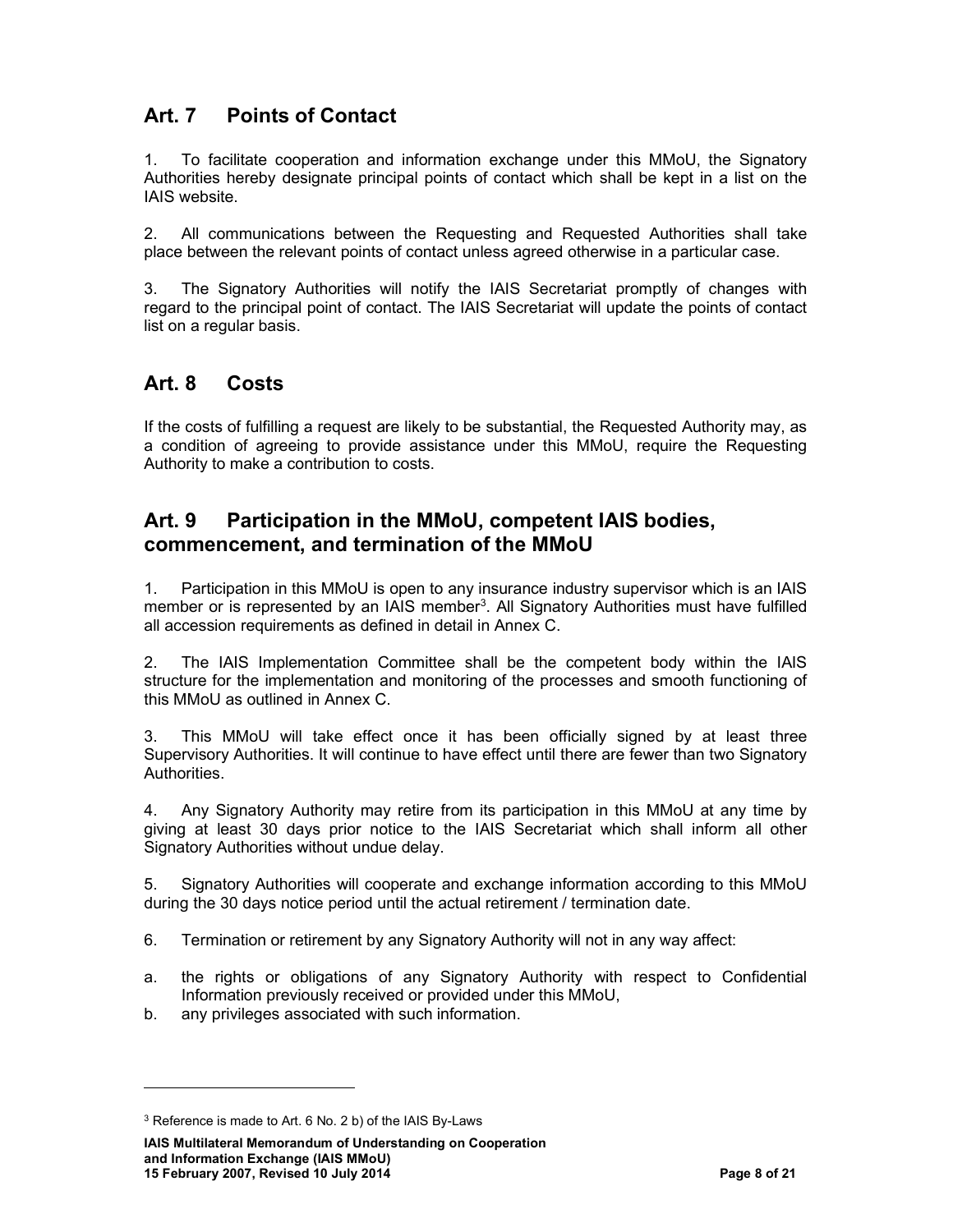7. A Signatory Authority may be excluded from this MMoU in exceptional cases (for example where a Signatory Authority is held to have abused provisions of the MMoU for its own or a third party's purpose and in particular where it contravenes the confidentiality regime). Details are outlined in Annex C.

## Art. 10 Review and Amendment

1. The Signatory Authorities will periodically review the functioning and effectiveness of cooperation and information exchange under this MMoU.

2. Any amendment to this MMoU requires the consent of all Signatory Authorities and shall be done in writing. This requirement does not apply to the list of Signatory Authorities in Annex A, which will be updated by the IAIS Secretariat.

| Annex A: | List of Signatory Authorities to the IAIS Multilateral Memorandum of<br>Understanding on Cooperation and Information Exchange |  |  |  |
|----------|-------------------------------------------------------------------------------------------------------------------------------|--|--|--|
| Annex B: | <b>IAIS MMoU Confidentiality Regime</b>                                                                                       |  |  |  |

- Annex C: Application and Accession to the IAIS Multilateral Memorandum of Understanding on Cooperation and Information Exchange
- Annex D: IAIS MMoU Request Sheet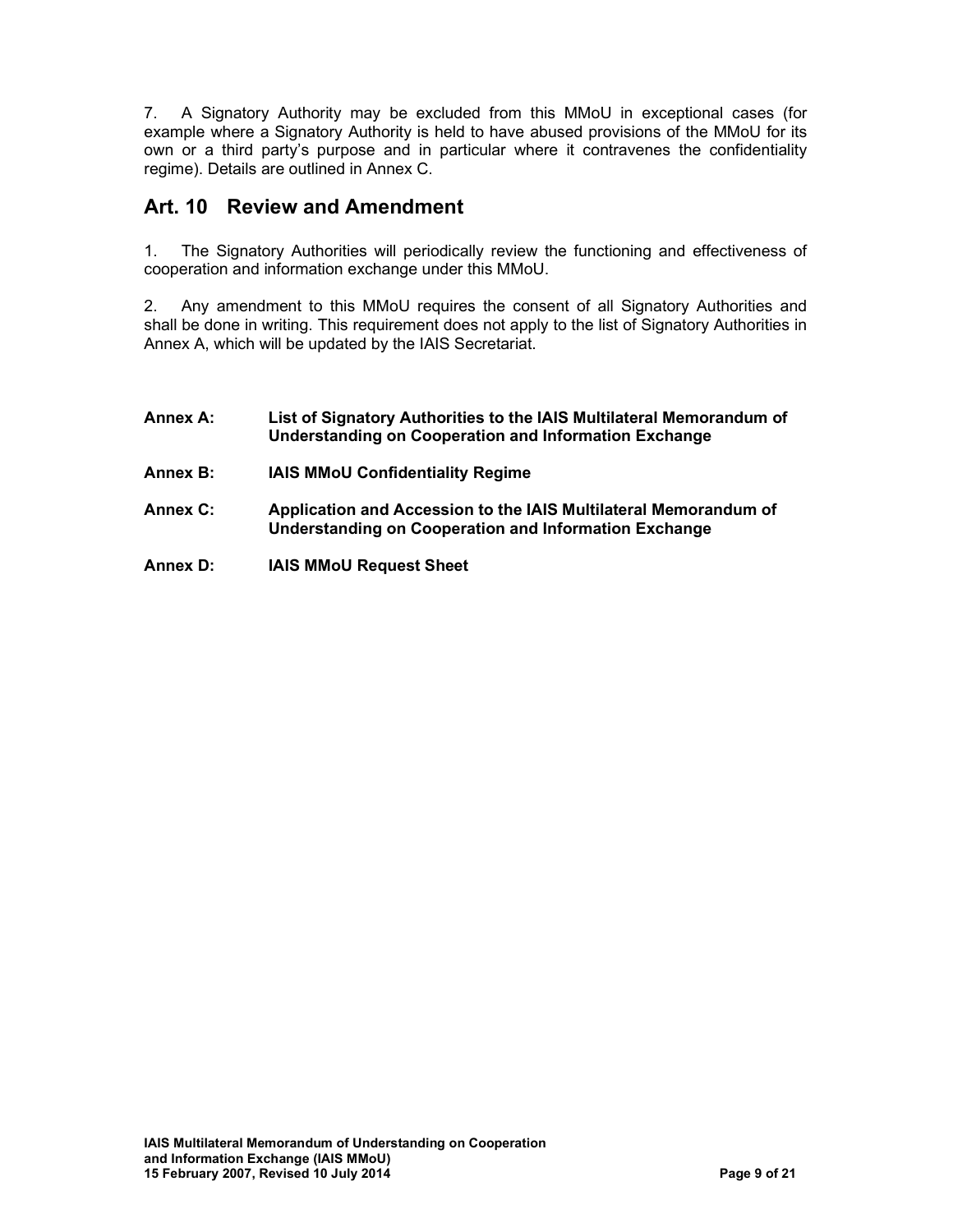## Annex A : List of Signatory Authorities to the IAIS Multilateral Memorandum of Understanding on Cooperation and Information Exchange

- 1. Bermuda Monetary Authority, Bermuda (25 June 2009)
- 2. Financial Supervisory Commission, Chinese Taipei (25 June 2009)
- 3. Bundesanstalt für Finanzdienstleistungsaufsicht (BaFin), Germany (25 June 2009)
- 4. Australia Prudential Regulation Authority, Australia (23 October 2009)
- 5. Autorité de Contrôle Prudentiel et de Résolution (ACPR) (Prudential Supervision and Resolution Authority), France (23 October 2009)
- 6. De Nederlandsche Bank, The Netherlands (13 November 2009)
- 7. Financial Market Authority, Austria (26 February 2010)
- 8. Financial Supervisory Authority (ASF), Romania (26 February 2010)
- 9. Comision Nacional de Seguros y Fianzas, Mexico (16 June 2010)
- 10. Monetary Authority of Singapore, Singapore (25 June 2010)
- 11. Jersey Financial Services Commission, Jersey (21 October 2010)
- 12. Malta Financial Services Authority, Malta (27 October 2010)
- 13. Guernsey Financial Services Commission, Guernsey (28 October 2010)
- 14. Dubai Financial Services Authority (DFSA), United Arab Emirates (28 October 2010)
- 15. Financial Services Commission (FSC), British Virgin Islands (17 June 2011)
- 16. Cayman Islands Monetary Authority, Cayman Islands (17 June 2011)
- 17. Financial Services Agency, Japan (17 June 2011)
- 18. Swiss Financial Market Supervisory Authority (FINMA), Switzerland (22 September 2011)
- 19. Central Bank of Lithuania, Lithuania (27 September 2011)
- 20. Autoridade Monetaria de Macau, Macau (2 November 2011)
- 21. Banque Nationale de Belgique / Nationale Bank van België, Belgium (12 December 2011)
- 22. Connecticut Department of Insurance, Connecticut, USA (20 February 2012)
- 23. Insurance Authority , China Hong Kong (6 June 2012)
- 24. Comisión para el Mercado Financiero (CMF), Chile (14 June 2012)
- 25. Qatar Financial Centre Regulatory Authority, Qatar (15 June 2012)
- 26. Financial Conduct Authority (FCA), United Kingdom (21 June 2012)
- 27. Prudential Regulation Authority (PRA), United Kingdom (21 June 2012)
- 28. Isle of Man Financial Services Authority, Isle of Man (10 July 2012)
- 29. Commissariat aux Assurances, Luxembourg (24 July 2012)
- 30. Office of the Superintendant of Financial Institutions, Canada (25 July 2012)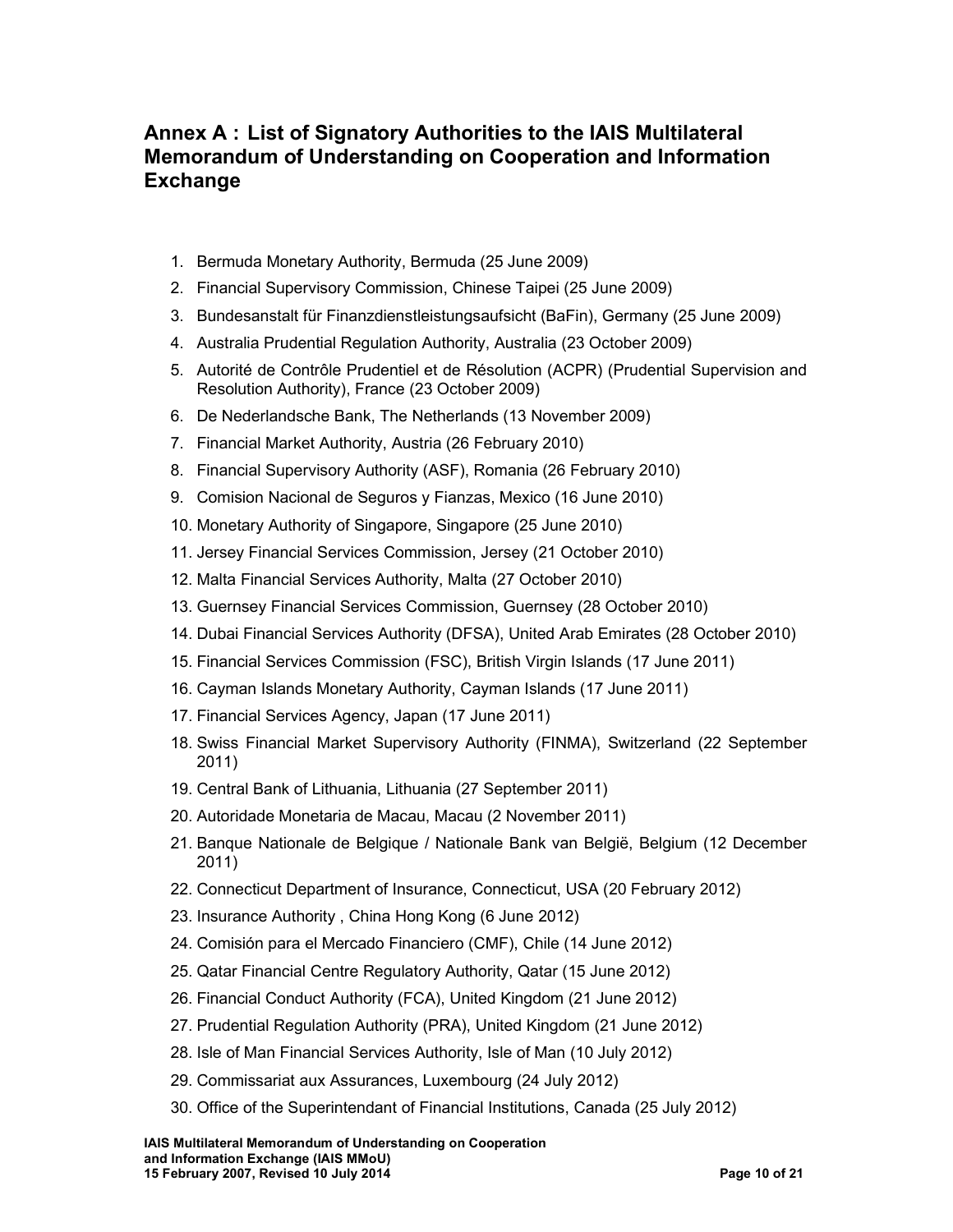- 31. Komisja Nadzoru Fiansowego KNF (Polish Financial Supervisory Authority), Poland (31 July 2012)
- 32. Financial Market Authority, Liechtenstein (18 September 2012)
- 33. Washington State Office of the Insurance Commissioner, Washington, USA (18 September 2012)
- 34. Istituto per la Vigilanza sulle Assicurazioni (IVASS), Italy (26 November 2012)
- 35. Central Bank of Ireland, Ireland (14 February 2013)
- 36. Turkish Insurance and Private Pension Regulation and Supervision Authority, Turkey (20 March 2013)
- 37. Nebraska Department of Insurance, Nebraska, USA (12 April 2013)
- 38. Insurance Regulatory and Development Authority, India(1 May 2013)
- 39. Capital Markets, Insurance and Savings Authority, Israel (29 November 2013)
- 40. Financial Services Commission, Mauritius (20 December 2013)
- 41. Superintendencia de Seguros Privados (SUSEP), Brazil(14 March 2014)
- 42. State Corporation Commission, Bureau of Insurance, Virginia, USA (14 August 2014)
- 43. California Department of Insurance, California, USA (14 August 2014)
- 44. Pennsylvania Insurance Department, Pennsylvania, USA (13 November 2014)
- 45. Department of Insurance and Financial Services, Michigan, USA (14 January 2015)
- 46. Reserve Bank of New Zealand, New Zealand (28 January 2015)
- 47. Iowa Division of Insurance, Iowa, USA (24 March 2015)
- 48. Maine Bureau of Insurance, Maine, USA (26 March 2015)
- 49. Missouri Department of Insurance, Financial Institutions & Professional Registration, Missouri, USA (26 March 2015)
- 50. Autorité des marchés financiers, Canada (Québec) (27 March 2015)
- 51. Financial Services Commission, Gibraltar (21 April 2015)
- 52. Bank Negara Malaysia, Malaysia (13 April 2015)
- 53. National Bank of Slovakia, Slovakia (13 April 2015)
- 54. Delaware Department of Insurance, Delaware, USA (21 April 2015)
- 55. Financial Services and Markets Authority (FSMA), Belgium (19 May 2015)
- 56. Office of Insurance Regulation, Florida, USA (3 November 2015)
- 57. European Insurance and Occupational Pensions Authority (EIOPA), EIOPA (22 July 2016)
- 58. New York State Department of Financial Services, New York, USA (15 September 2016)
- 59. Financial Supervision Commission, Bulgaria (7 October 2016)
- 60. Financial Sector Conduct Authority (FSCA), South Africa (7 November 2016)
- 61. Prudential Authority, South Africa (7 November 2016)
- 62. Tennessee Department of Commerce & Insurance, Tennessee, USA (2 February 2017)
- 63. Maryland Insurance Administration, Maryland, USA (6 February 2017)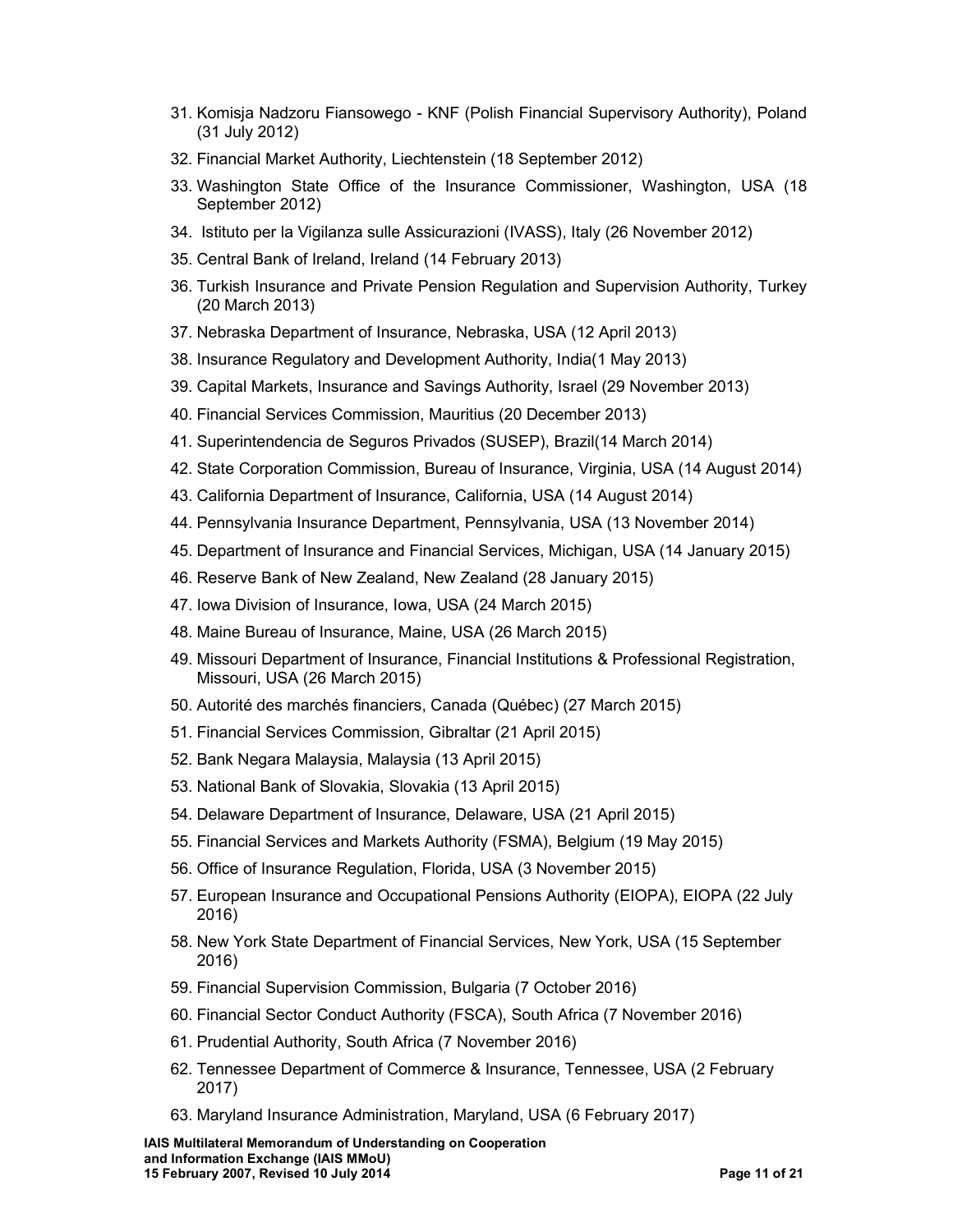- 64. Vermont Department of Financial Regulation, Vermont, USA (1 March 2017)
- 65. Oklahoma Department of Insurance, Oklahoma, USA (13 October 2017)
- 66. The Central Bank of the Russian Federation (Bank of Russia), Russia (9 January 2018)
- 67. Capital Market Authority, Sultanate of Oman (27 February 2018)
- 68. Ohio Department of Insurance, Ohio, USA (5 March 2018)
- 69. Financial Services Commission, Jamaica (9 April, 2018)
- 70. Abu Dhabi Global Market Financial Services Regulatory Authority, United Arab Emirates (9 October 2018)
- 71. Wisconsin Office of the Commissioner of Insurance, Wisconsin, USA (5 November 2018)
- 72. Insurance Supervision Agency, Slovenia (5 September 2019)
- 73. Financial Supervisory Service (FSS) & Financial Services Commission (FSC), Korea (22 November 2019)
- 74. Louisiana Department of Insurance, Louisiana, USA (8 June 2020)
- 75. Astana Financial Services Authority (AFSA), Kazakhstan (22 September 2020)
- 76. Superintendencia de Seguros de la Nacion Argentina, Argentina (15 December 2020)
- 77. Albanian Financial Supervisory Authority, Albania (23 March 2022)
- 78. Centrale Bank van Aruba, Aruba (27 April 2022)
- 79. Massachusetts Division of Insurance, Massachusetts, USA (29 April 2022)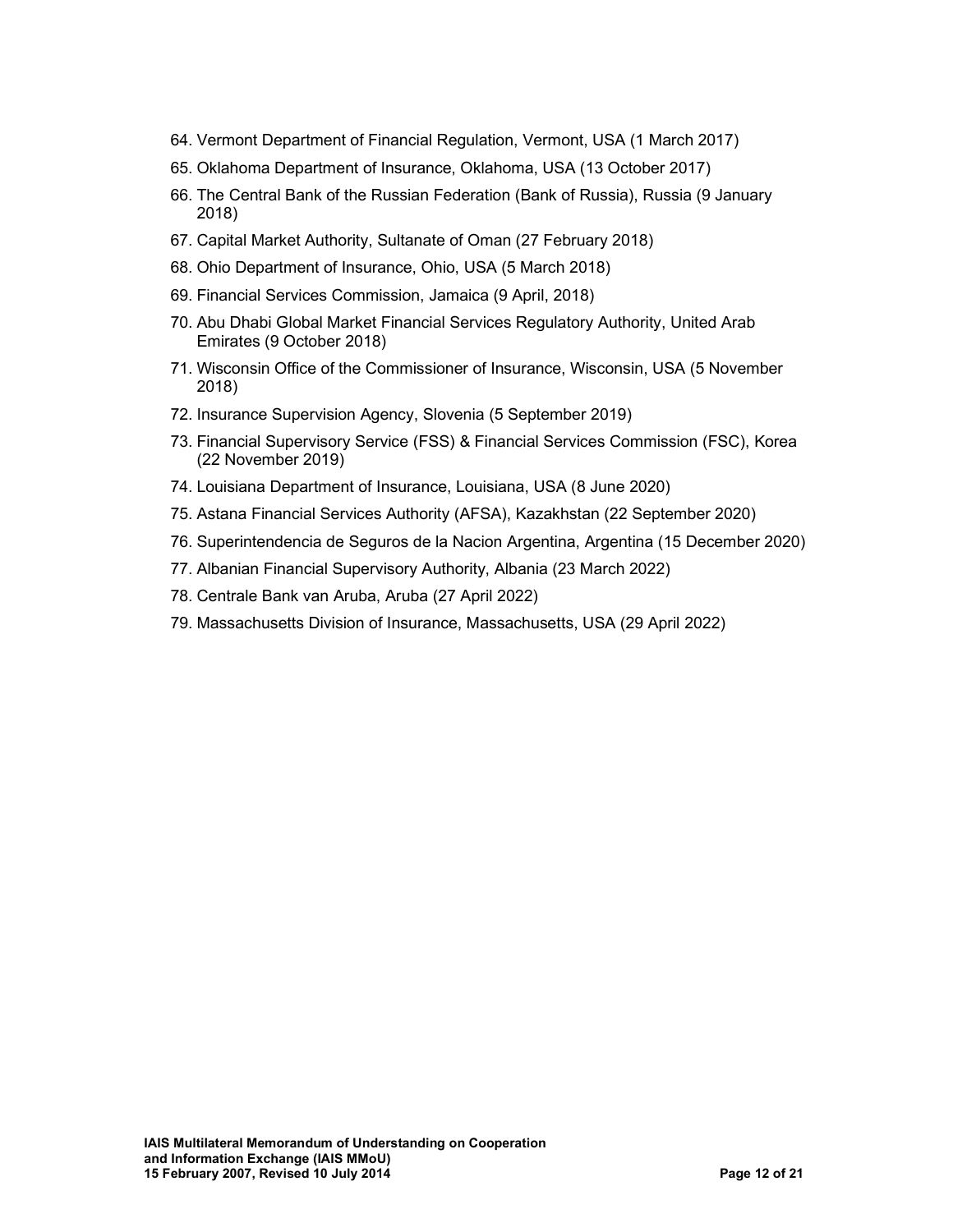## Annex B: IAIS MMoU Confidentiality Regime

Any Signatory Authority to this MMoU must guarantee compliance with the strict Confidentiality Regime below:

1. As a general rule any information received under this MMoU shall be treated as confidential except where otherwise indicated or where information is passed on in summary or aggregate form such that individual Regulated Entities cannot be identified.

2. The MMoU is not aimed at requests for information that has been or is publicly available (public information). Such requests should remain limited to cases where confirmation is sought or where public information proves difficult to obtain from other sources, when it may be readily delivered by the Requested Authority.

#### A. Confidentiality and Guarantee of Professional Secrecy

The legal system of a Signatory Authority's jurisdiction must provide incorporated rules protecting Confidential Information which are at least equivalent to the following:

3. The exchange of Confidential Information shall serve no other purposes than those directly related to the fulfilment of a Signatory Authority's supervisory functions (valid purpose).

4. To achieve confidential treatment of information received, any Signatory Authority to the MMoU must provide that all persons gaining access to this information in the course of their duties are bound by an obligation of professional secrecy.

5. The obligation of professional secrecy means that - as a basic rule - all Confidential Information received may not be divulged to any person or authority whatsoever, except in certain circumstances and subject to requirements outlined in this Annex.

6. The professional secrecy requirements apply to any person currently or previously employed by or acting on behalf of a Signatory Authority.

7. Confidential Information originating from another Signatory Authority must remain subject to equivalent confidentiality protections. Therefore any further passing on of Confidential Information requires that the person receiving the information is bound by professional secrecy rules at least equivalent to those outlined in provisions 4, 5 and 6 of this Annex.

8. Any passing on of Confidential Information in breach of professional secrecy must be unlawful in the relevant jurisdiction of the Signatory Authority.

#### B. Passing on of Confidential Information

9. Any passing on of Confidential Information exchanged under this MMoU, including information that shall be forwarded by way of official reporting, necessitates prior explicit agreement of the Signatory Authority from whom the information originates and must be subject to the terms of this agreement, in particular regarding the purpose for which the information shall be used.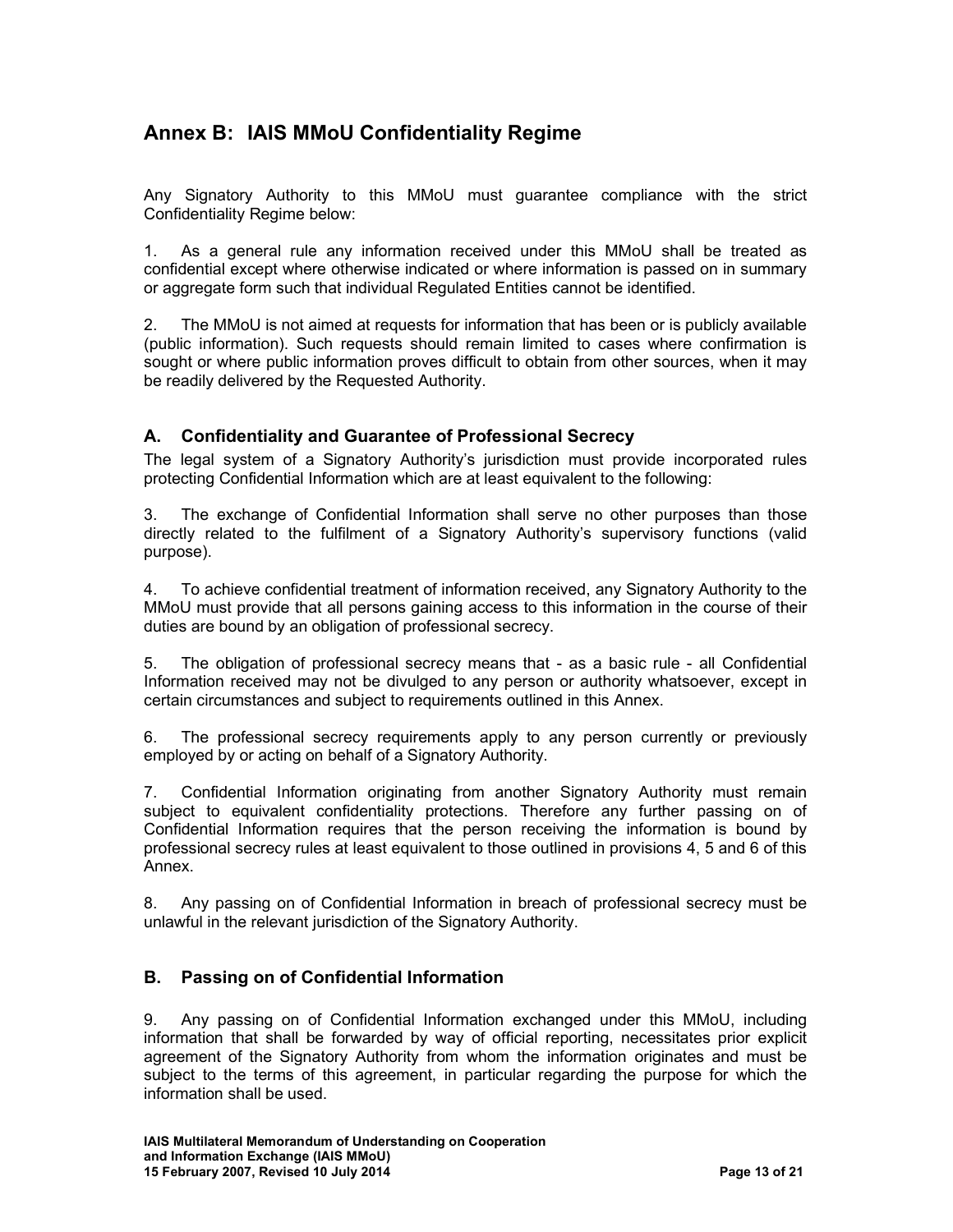10. Passing on of Confidential Information shall be decided on a case-by-case basis by the Requested Authority.

11. Without prejudice to provisions 9 and 10 and provided that Confidential Information received under this MMoU shall:

- serve no other purposes than those specified in the request; and
- remain subject to equivalent confidentiality protection

the Signatory Authorities consent to passing on of information where it will assist:

- Signatory Authorities in the fulfilment of their supervisory functions; and
- other domestic bodies competent in the financial services field (including central banks), law enforcement agencies and relevant courts in the performance of their duties.
- 12. Specified purposes cover in particular requests in relation to:
- licensing;
- fit and proper criteria;
- ongoing supervision including auditing matters;
- winding up, liquidation and bankruptcy;
- criminal and regulatory proceedings; and
- the administration of guarantee funds.

13. Furthermore Signatory Authorities shall generally consent to any passing on of Confidential Information where the individual Regulated Entity to whom the information relates explicitly agrees.

#### C. Confirmation Statement

14. Compliance with the strict confidentiality regime as outlined in this Annex B is a key prerequisite for joining the MMoU and becoming a Signatory Authority. Therefore every applicant must sign the following confirmation statement in the following terms at an appropriate level of responsibility:

"I confirm, on behalf of my organisation, that:

- on our understanding, information to be disclosed to us will be subject to equivalent professional secrecy to that outlined in the IAIS MMoU confidentiality regime as set out above; and
- we will notify all Signatory Authorities of this MMoU and the IAIS Secretariat of any changes in the guarantees of professional secrecy applying to such information which could affect the assessment of the equivalence of these guarantees according to the IAIS MMoU confidentiality regime.

I also confirm, on behalf of my organisation, that in relation to information disclosed by another Signatory Authority:

 we will obtain the prior consent of the Signatory Authority from whom the information originated before voluntarily passing on such information; and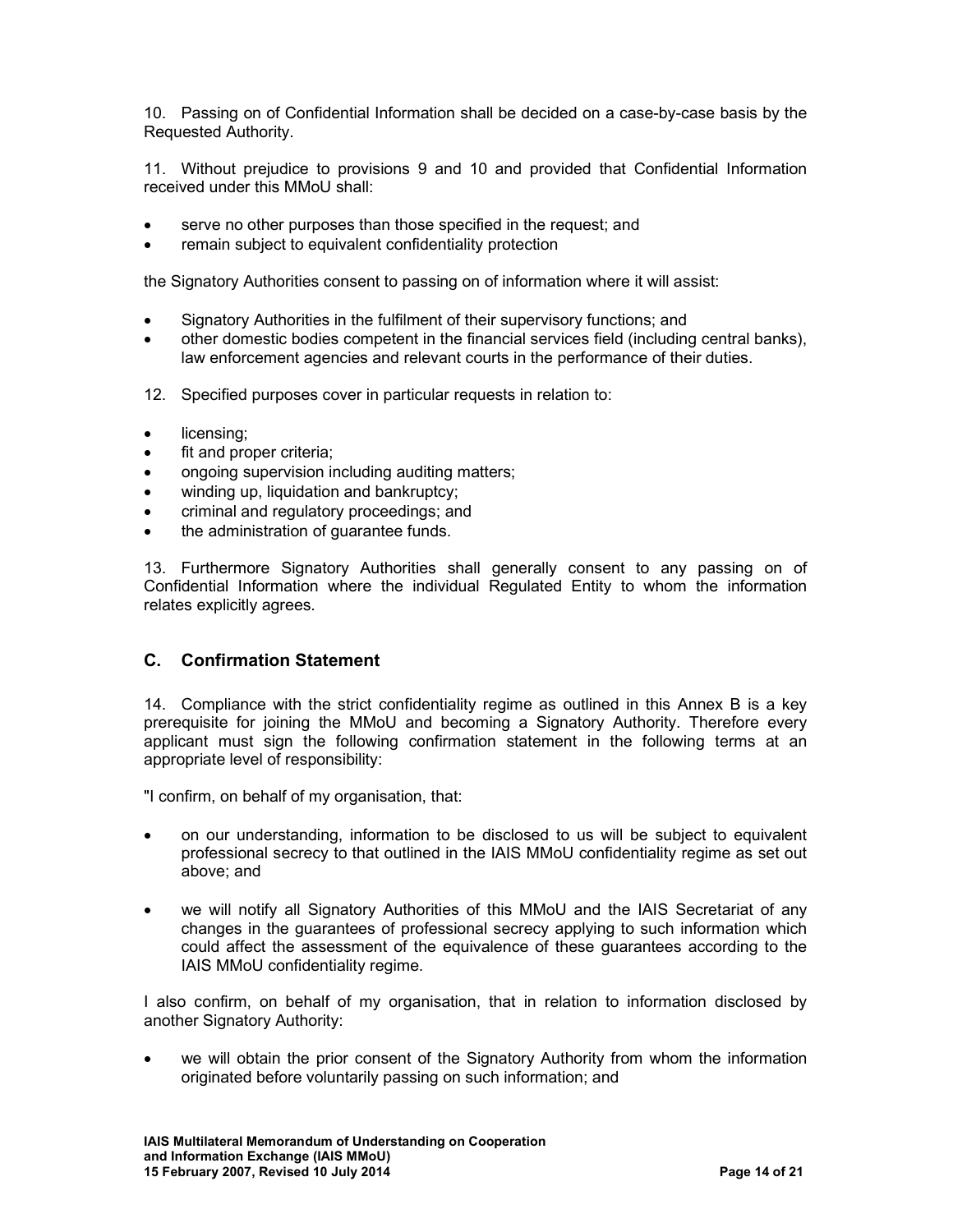we will, as far as practicable, notify that Signatory Authority promptly of any passing on of information or disclosure prescribed by law, and use our best endeavours to resist such demand in practice if requested by that Signatory Authority.

Date and Signature"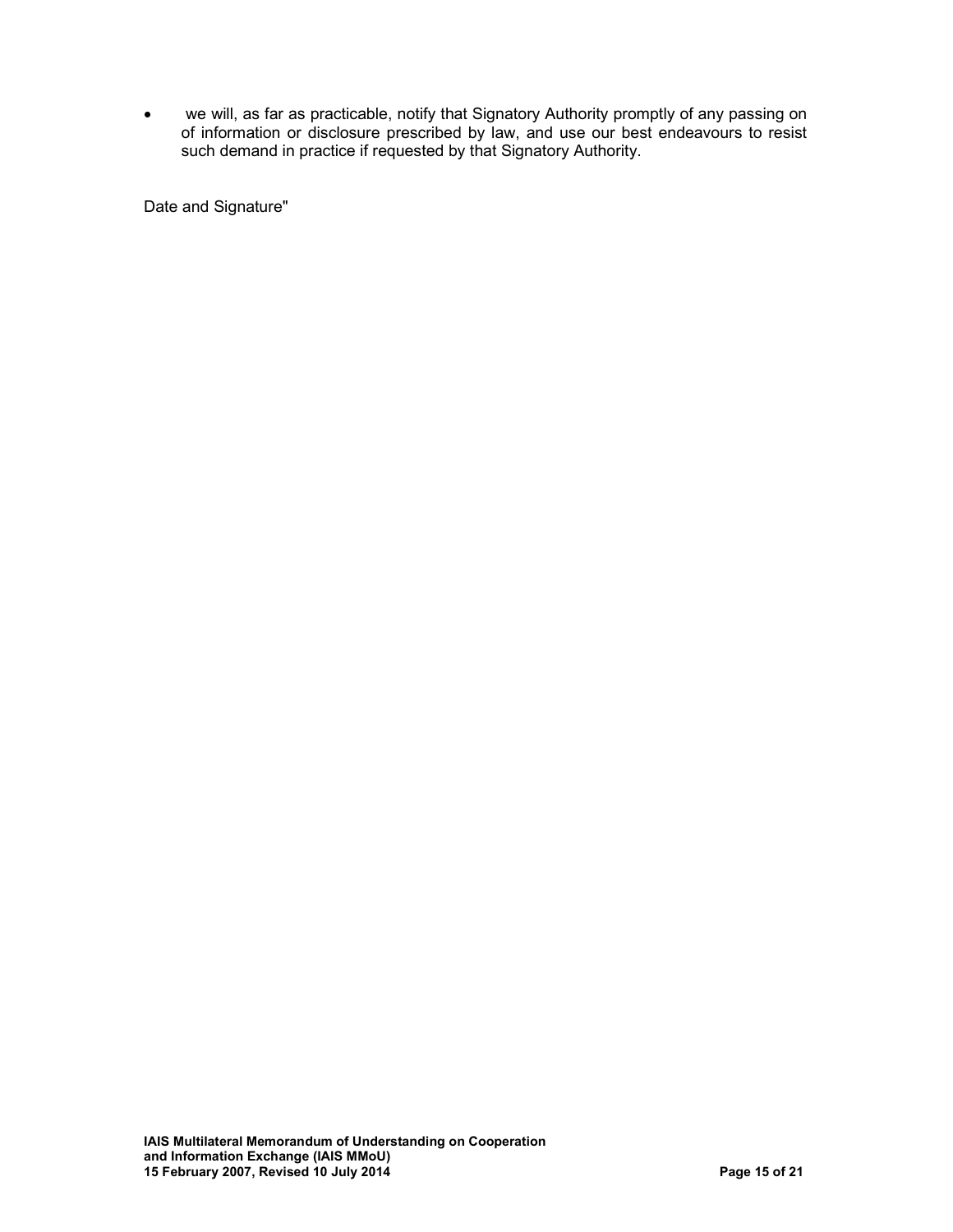## Annex C: Application and Accession to the IAIS Multilateral Memorandum of Understanding on Cooperation and Information Exchange

## A. Application to become a Signatory Authority to the MMoU

1. All insurance industry supervisors who are IAIS members or are represented by an IAIS member<sup>4</sup> are eligible to become a Signatory Authority to the MMoU at any time. Applications should be submitted to the IAIS Secretariat. The applications for accession to the MMOU shall be kept confidential by all parties involved in the application procedure.

2. The application consists of a written request for accession accompanied by a full set of assessment documentation as set out in Part C below and copies of all relevant supporting laws, rules and regulations. It should identify and explain the applicant's legal authority to meet the specific MMoU provisions which are essential to mutual cooperation and the exchange of information in order to seek to ensure that insurance supervision is effective.

3. The Secretariat will ensure that the application has been properly completed and signed, and that the assessment documentation has been attached. The application will be verified by a validation team, with administrative support provided by the Secretariat. Validation teams are established by the Signatories Working Group (SWG). The teams include members who are well-versed in legal processes and procedures and insurance regulatory law. The SWG has discretion to invite other IAIS members that are potential Signatory Authorities to participate in the validation process.

4. The verification of the assessment documentation will be limited to an assessment as to whether the application accurately complies fully with all MMoU provisions. Based on its review the validation team will make specific recommendations on a consensual basis to the SWG concerning the suitability of the applicant to become a Signatory Authority.

5. Prior to making any recommendation to the SWG that an application does not fully comply with all MMoU provisions, the validation team will notify the applicant in writing, identifying the specific MMoU provisions with which the applicant does not comply, or for which the applicant lacks legal powers.

6. Each member of the SWG is entitled to express dissent from a positive recommendation of the applicant's assessment by the validation team. This dissent must be expressed in writing, identifying the MMoU provisions with which the applicant does not comply and the reasons for non-compliance (e.g. lack of legal responsibility). Based on any dissent received, the SWG will ask the validation team to notify the applicant in writing of the specific MMoU provisions with which the applicant is considered not to comply and the reasons for non-compliance. The applicant may then provide further documentation and explanation with regard to the expressed dissent.

7. Where dissent continues to be expressed and the applicant disagrees with the views of the SWG it may write to the Chairman of the Implementation Committee (IC) in order for the Chairman to commence mediation. Where no dissent has been expressed or where expressed dissent has been resolved, the SWG will forward its recommendation to the High Level Committee (HLC).

<sup>4</sup> Reference is made to Art. 6 No. 2 b) of the IAIS By-Laws

IAIS Multilateral Memorandum of Understanding on Cooperation and Information Exchange (IAIS MMoU) 15 February 2007, Revised 10 July 2014 **Page 16 of 21** Page 16 of 21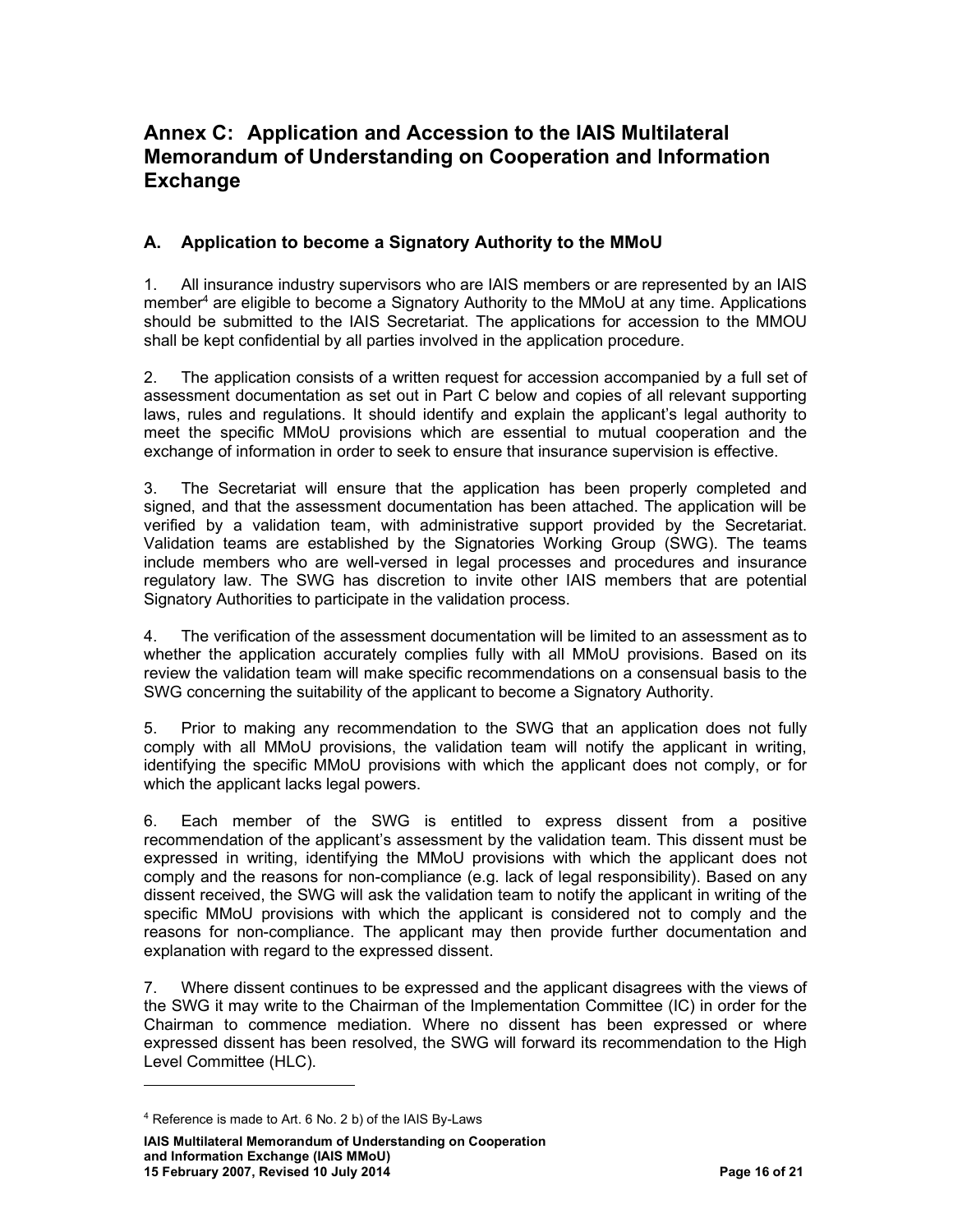8. The HLC consists of the Chairmen of the IC, the Technical Committee and the Executive Committee. It acts on the recommendation of the SWG and will formally endorse the accession. Exceptions to endorsement are expected to be extremely limited due to the prior steps of validation.

9. Upon the endorsement of the HLC the applicant will be invited to sign the MMoU. Annex A will contain the names of all Signatory Authorities.

10. If the validation team raises with the applicant issues which cannot be resolved immediately, the applicant may ask that the application be put into suspense for up to six months. This period may be extended for further periods of up to six months, at the request of the applicant.

11. If an application is in suspense, and the period expires without a request from the applicant to extend it, the application will be treated as withdrawn.

### B. Monitoring of the Operation of the MMoU

12. The IC will regularly review the implementation of the MMoU and monitor the operational processes of the MMoU upon receipt of reports from the SWG according to Art. 10 (1) of the MMoU.

13. The IC will report to the Executive Committee about the integrity of all relevant MMoU processes in place and the overall performance of the involved bodies.

14. In order to ensure the effective monitoring of the operation of the MMoU, Signatory Authorities will update as appropriate their assessment documentation posted on the IAIS members-only website and notify any substantial changes in relevant domestic legislation to the Secretariat. The Secretariat shall inform all Signatory Authorities of such notifications.

15. If the SWG determines that there has been a demonstrable change in the willingness or ability of a Signatory Authority to meet the provisions of the MMoU, it will inform the IC and the HLC that appropriate remedial measures should be undertaken. The SWG will not take steps unless it has first provided appropriate notice to the Signatory Authority and the Signatory Authority has had an opportunity to make representations to the SWG. Upon the written recommendation of the SWG the HLC may take such remedial actions as are appropriate to encourage the Signatory Authority's compliance with provisions of the MMoU, or it may terminate the Signatory Authority's participation in the MMoU as set forth in Art. 9 (7) of the MMoU.

#### C. Assessment Documentation

16. In order to prove its ability to comply with all provisions under the MMoU, an applicant to become a Signatory Authority should identify and explain the general or specific relevant provisions of its Applicable Law (and provide copies of all relevant supporting laws, rules and regulations) with regard to the following issues:

- a. provisions that enable the applicant to
	- i. sign this MMoU as competent authority within the scope of the MMoU according to Art. 3 of the MMoU;
	- ii. obtain information from Regulated Entities;

IAIS Multilateral Memorandum of Understanding on Cooperation and Information Exchange (IAIS MMoU) 15 February 2007, Revised 10 July 2014 **Page 17 of 21** Page 17 of 21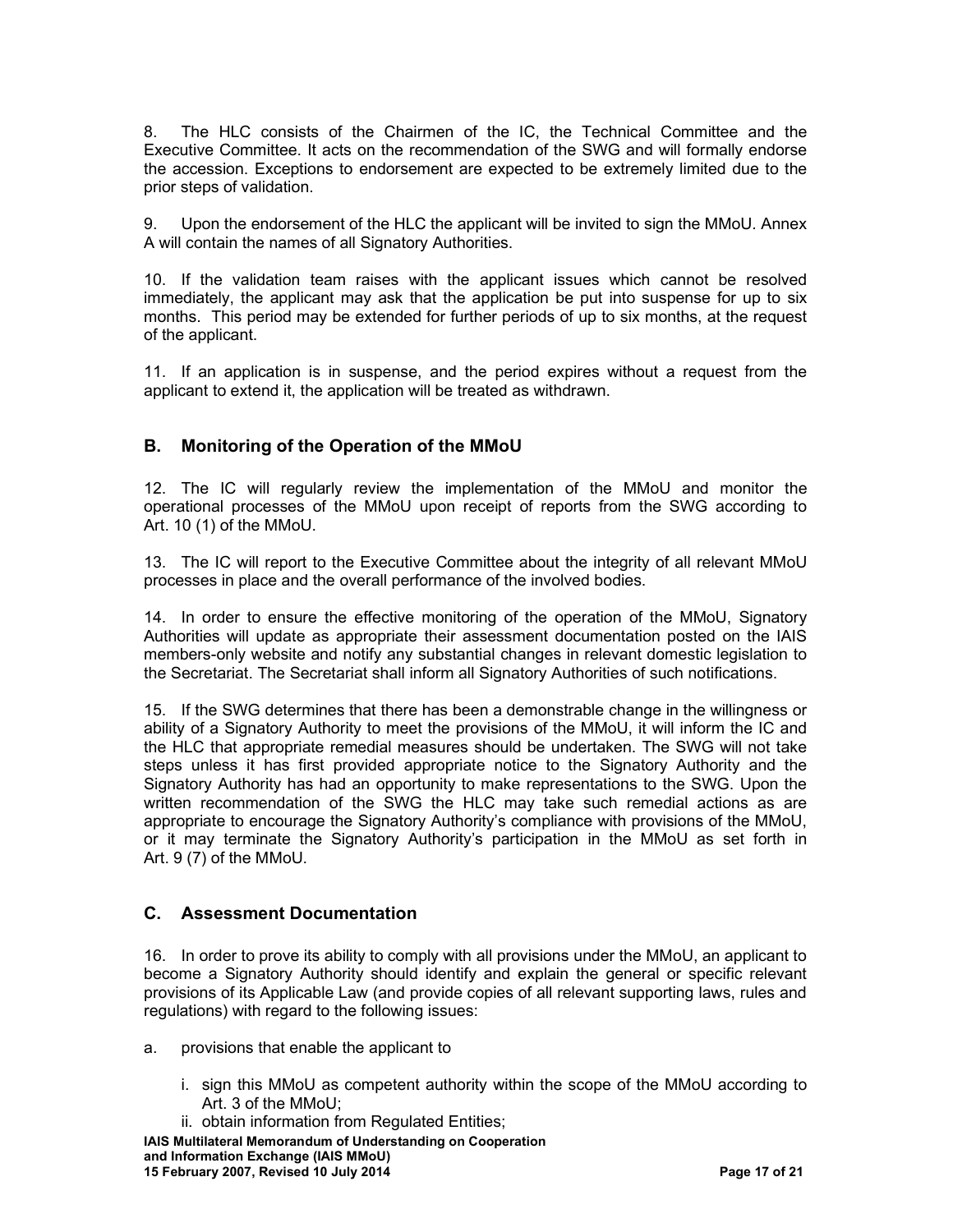iii. provide information to and share it with foreign insurance industry supervisors;

- b. provisions with respect to confidentiality and professional secrecy which comply with the MMoU strict confidentiality regime as set out in the MMoU, in particular in Annex B.
- c. any provisions restricting the use of information provided to a foreign supervisor on the basis of the MMoU.
- d. provisions relevant to the case-by-case assessment following Art. 6 (3) of the MMoU.
- e. a signed copy of the Confirmation Statement as set out in Annex B.
- f. a declaration stating that the submitted documentation is complete.
- 17. All assessment documentation shall be provided in English and sent to the Secretariat.

#### D. Legal Succession and Transfer of Membership

18. If a Signatory Authority is renamed, restructured, or merged with another authority, its legal successor may furthermore participate in the MMoU subject to the conditions set out below in Section 20 et seq.

19. If a Signatory Authority is split up, each succeeding authority may furthermore participate in the MMoU subject to the conditions set out below in Section 20 et seq.

20. The Signatory Authority shall, as early as possible, notify the Secretariat and the SWG of the nature of the measures affecting the Authority's legal regime, confirm in writing the legal successor's obligations and purview including confirmation of the successor body's eligibility for Signatory Authority status, and provide supporting information and documents.

21. Continuation of an Authority's participation in the MMoU requires a seamless transition of IAIS membership on the legal successor(s). Art. 9.1 of the MMoU applies accordingly. A legal successor will not be able to exert the rights and obligations which accrue from the Signatory status as long as the IAIS membership rests or is suspended in order to clarify legal issues.

22. For the purpose of this Part D, sections B.14. and B.15. apply accordingly in all other aspects.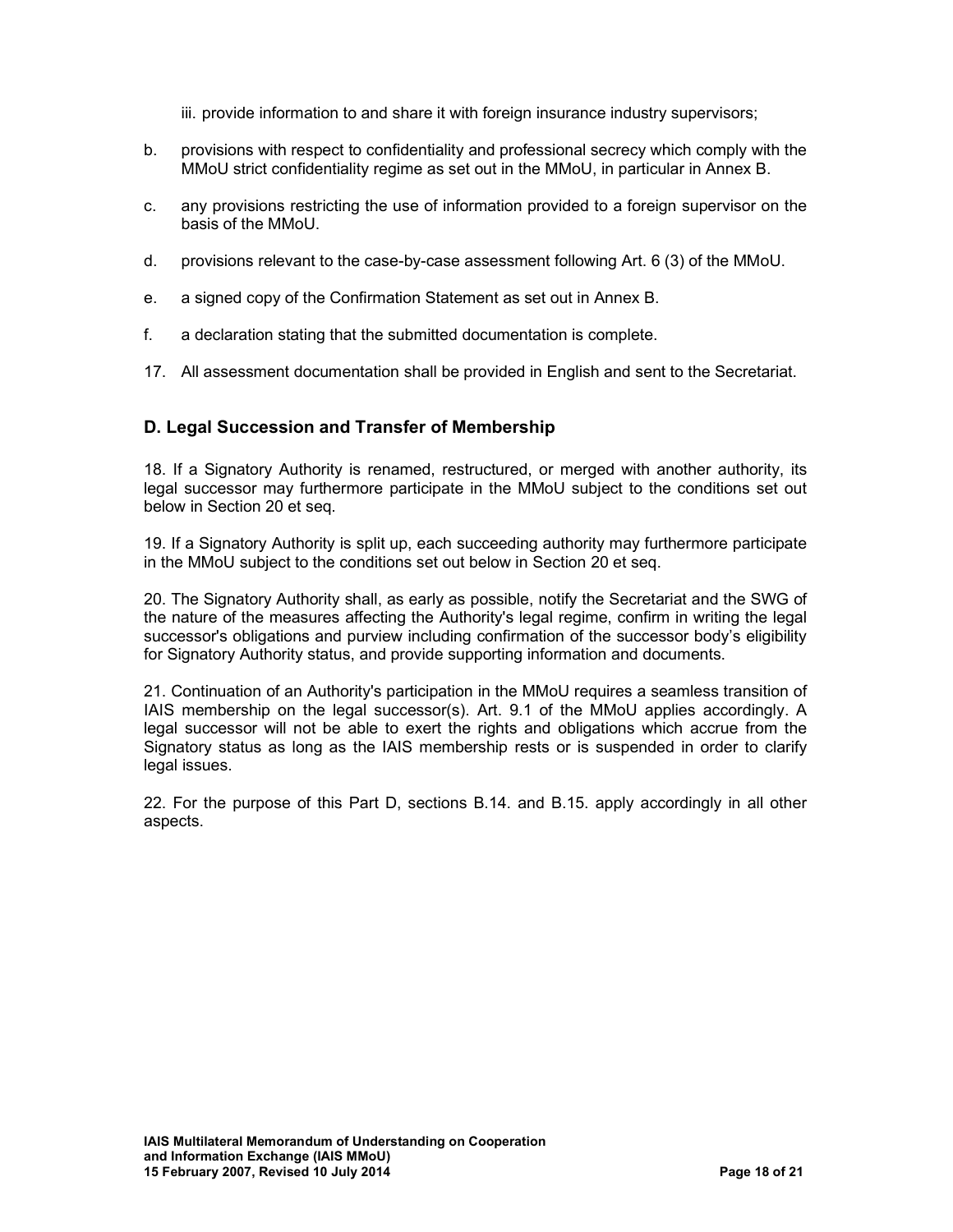## Annex D: IAIS MMoU Request Sheet

This request is being made under the IAIS MMoU on Cooperation and Information Exchange.

#### I. Signatory Authorities involved (Art. 7 of the MMoU):

- 1. Point of Contact of the Requested Authority: Name: Telephone and Fax numbers: E-mail address:
- 2. Point of Contact of the Requesting Authority: Name: Telephone and Fax numbers: E-mail address:

#### II. Issue concerned (Art. 3 (1) to (4) of the MMoU):

1. Information is requested concerning the supervision of a(n)

| <b>Insurer</b>                 |
|--------------------------------|
| Reinsurer                      |
| Insurance or reinsurance group |
| Insurance intermediary         |
| Other, please specify:         |

2. Information is based on a valid purpose according to Art. 5 (1) of the MMoU and relates to

| Li           |
|--------------|
| Fi           |
| O            |
| $\mathsf{W}$ |
| Aı           |
| $\mathsf{S}$ |
|              |
|              |

censing it and proper criteria ngoing supervision, including auditing matters inding up, liquidation or bankruptcy nti money laundering (AML) or combating the financing of terrorism (CFT) upervisory practices ther, please specify: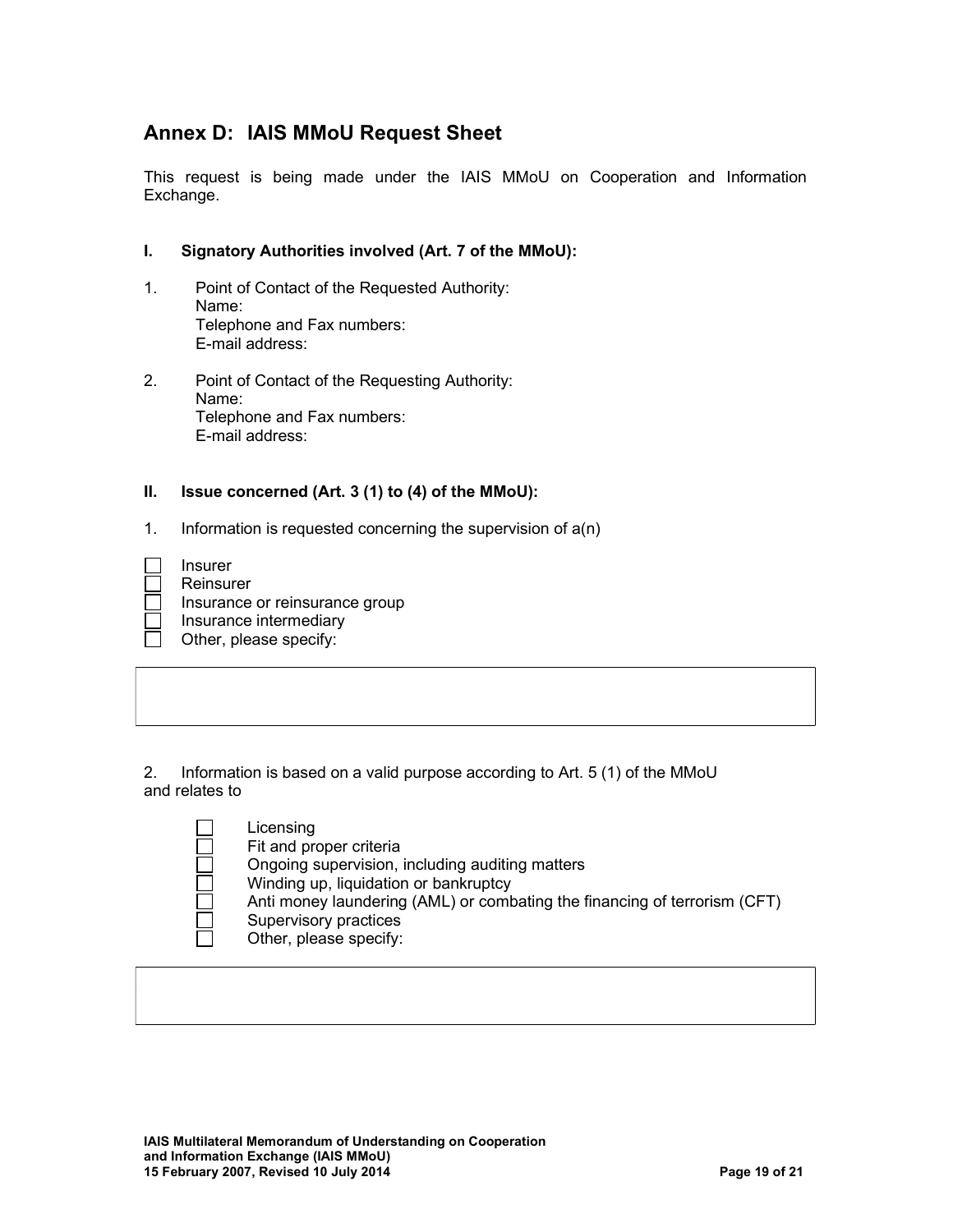3. Please provide sufficient and detailed information to enable the Requested Authority to verify your responsibility and your legitimate interest in the information requested.

| $\mathbf{4}$ .                                                                                                                                 | Criminal proceedings have been initiated:<br>If yes, please specify: |  |  | Yes.   |  | No     |
|------------------------------------------------------------------------------------------------------------------------------------------------|----------------------------------------------------------------------|--|--|--------|--|--------|
| 5.                                                                                                                                             | Priority of the issue:                                               |  |  | Normal |  | Urgent |
| Ш.                                                                                                                                             | Details of request (Art. 6 of the MMoU)                              |  |  |        |  |        |
| $\mathbf{1}$ .                                                                                                                                 | Name of Regulated Entity on which information is requested:          |  |  |        |  |        |
|                                                                                                                                                | Person<br>or Entity $\Box$ :                                         |  |  |        |  |        |
|                                                                                                                                                | Name:                                                                |  |  |        |  |        |
|                                                                                                                                                | Address:<br>Postal Code:                                             |  |  |        |  |        |
|                                                                                                                                                | Town:<br>Jurisdiction:                                               |  |  |        |  |        |
|                                                                                                                                                |                                                                      |  |  |        |  |        |
| Specific description of the kind of information needed or assistance sought, including<br>2.<br>sources of information that could be explored: |                                                                      |  |  |        |  |        |

3. Brief description of relevant facts underlying the request including statement regarding suspected violation of Applicable Law where relevant:

4. The Requested Authority shall confirm or verify the facts provided:

| Confirmation: | 'es |  |
|---------------|-----|--|
| Verification: | ∕es |  |

c. If yes, please provide further details: